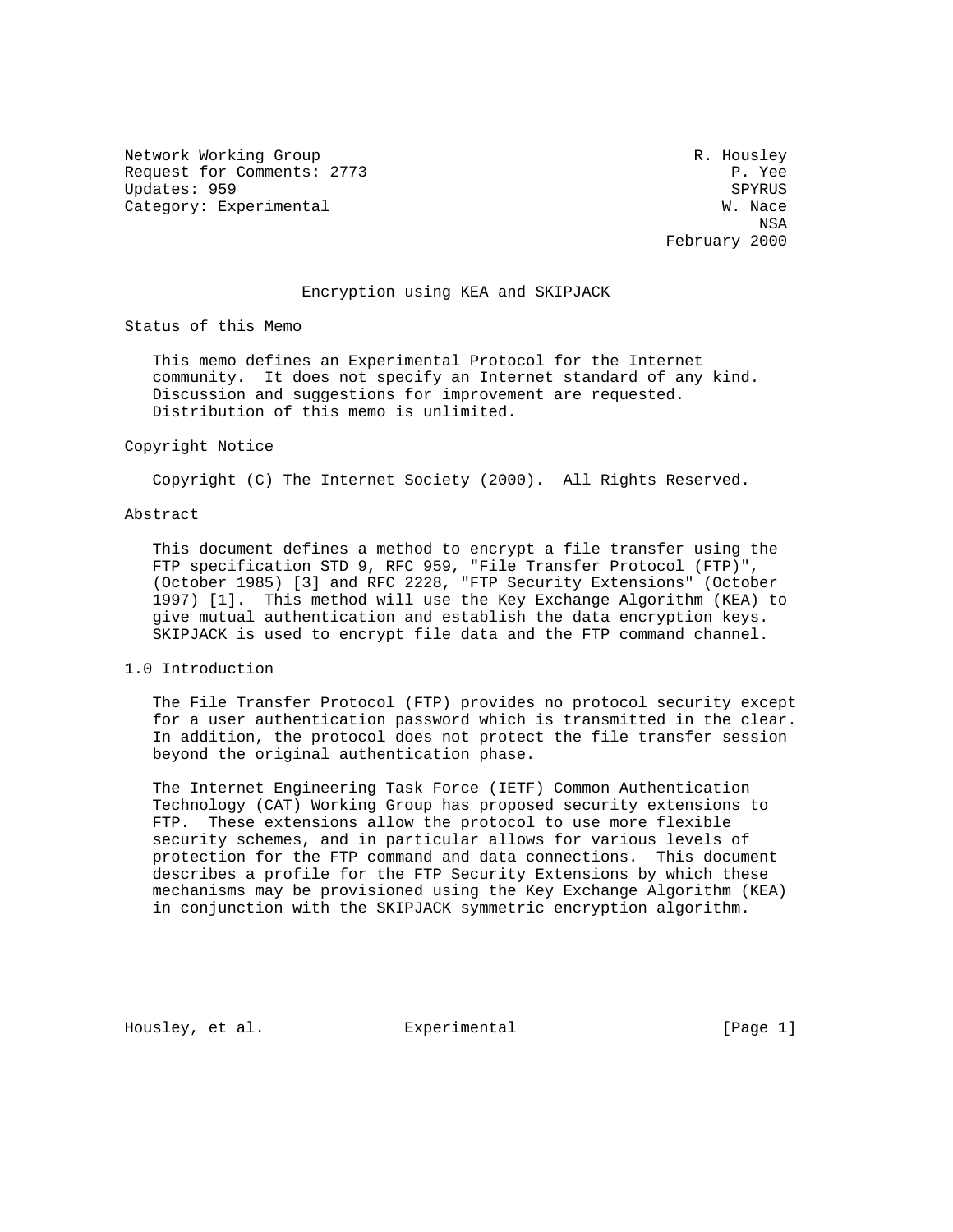FTP Security Extensions [1] provides:

- \* user authentication -- augmenting the normal password mechanism;
- \* server authentication -- normally done in conjunction with user authentication;
- \* session parameter negotiation -- in particular, encryption keys and attributes;
- \* command connection protection -- integrity, confidentiality, or both;
- \* data transfer protection -- same as for command connection protection.

 In order to support the above security services, the two FTP entities negotiate a mechanism. This process is open-ended and completes when both entities agree on an acceptable mechanism or when the initiating party (always the client) is unable to suggest an agreeable mechanism. Once the entities agree upon a mechanism, they may commence authentication and/or parameter negotiation.

 Authentication and parameter negotiation occur within an unbounded series of exchanges. At the completion of the exchanges, the entities will either be authenticated (unilateral or mutually), and may, additionally, be ready to protect FTP commands and data.

 Following the exchanges, the entities negotiate the size of the buffers they will use in protecting the commands and data that follow. This process is accomplished in two steps: the client offers a suggested buffer size and the server may either refuse it, counter it, or accept it.

 At this point, the entities may issue protected commands within the bounds of the parameters negotiated through the security exchanges. Protected commands are issued by applying the protection services required to the normal commands and Base64 encoding the results. The encoded results are sent as the data field within a ENC (integrity and confidentiality) command. Base64 is an encoding for mapping binary data onto a textual character set that is able to pass through most 7-bit systems without loss. The server sends back responses in new result codes which allow the identical protections and Base64 encoding to be applied to the results. Protection of the data transfers can be specified via the PROT command which supports the

Housley, et al. Experimental [Page 2]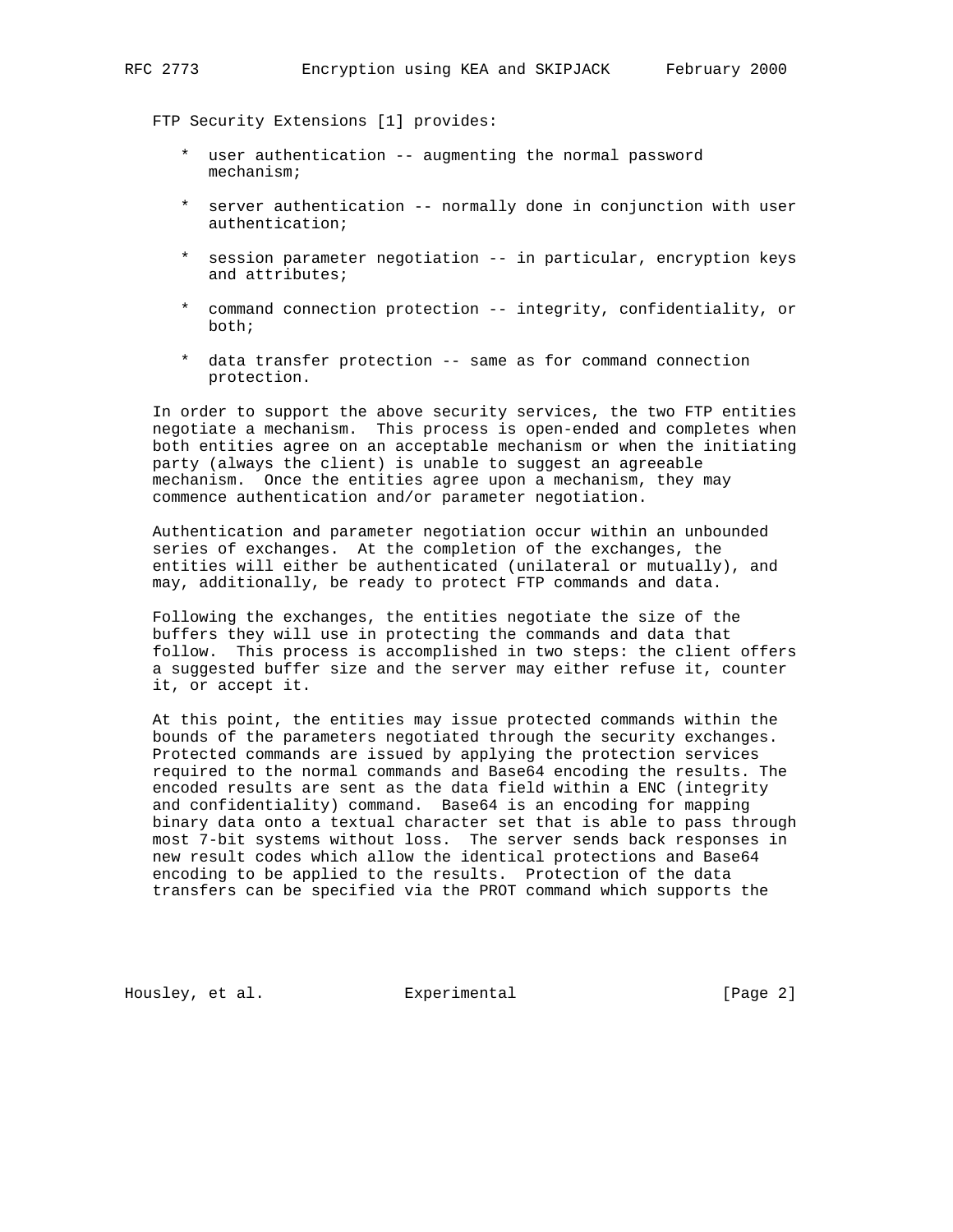same protections as those afforded the other FTP commands. PROT commands may be sent on a transfer-by-transfer basis, however, the session parameters may not be changed within a session.

2.0 Key Exchange Algorithm (KEA) Profile

 This paper profiles KEA with SKIPJACK to achieve certain security services when used in conjunction with the FTP Security Extensions framework. FTP entities may use KEA to give mutual authentication and establish data encryption keys. We specify a simple token format and set of exchanges to deliver these services. Functions that may be performed by the Fortezza Crypto Card.

 The reader should be familiar with the extensions in order to understand the protocol steps that follow. In the context of the FTP Security Extensions, we suggest the usage of KEA with SKIPJACK for authentication, integrity, and confidentiality.

 A client may mutually authenticate with a server. What follows are the protocol steps necessary to perform KEA authentication under the FTP Security Extensions framework. Where failure modes are encountered, the return codes follow those specified in the Extensions. They are not enumerated in this document as they are invariant among the mechanisms used. The certificates are ASN.1 encoded.

 The exchanges detailed below presume a working knowledge of the FTP Security Extensions. The notation for concatenation is " || ". Decryption of encrypted data and certification path validation is implicitly assumed, but is not shown.

| Client                                                                                                                                                            | Server                                         |
|-------------------------------------------------------------------------------------------------------------------------------------------------------------------|------------------------------------------------|
| AUTH KEA-SKIPJACK<br>$--$<br>ADAT Base64( Certa    Ra   <br>WMEK    IV    Encrypt(<br>Label-Type $  $ Label-Length $  $<br>Label-List $  $ pad $  $ ICV $)$ ) --> | $\leftarrow$ -- 334 ADAT=Base64( Certb    Rb ) |
|                                                                                                                                                                   | $\leftarrow$ -- 235 ADAT=Base64(IV)            |
| Figure 1                                                                                                                                                          |                                                |

 The server and client certificates contain KEA public keys. The client and server use KEA to generate a shared SKIPJACK symmetric key, called the TEK. The client uses the random number generator to create a second SKIPJACK key, called the MEK. The MEK is wrapped in

Housley, et al. Experimental [Page 3]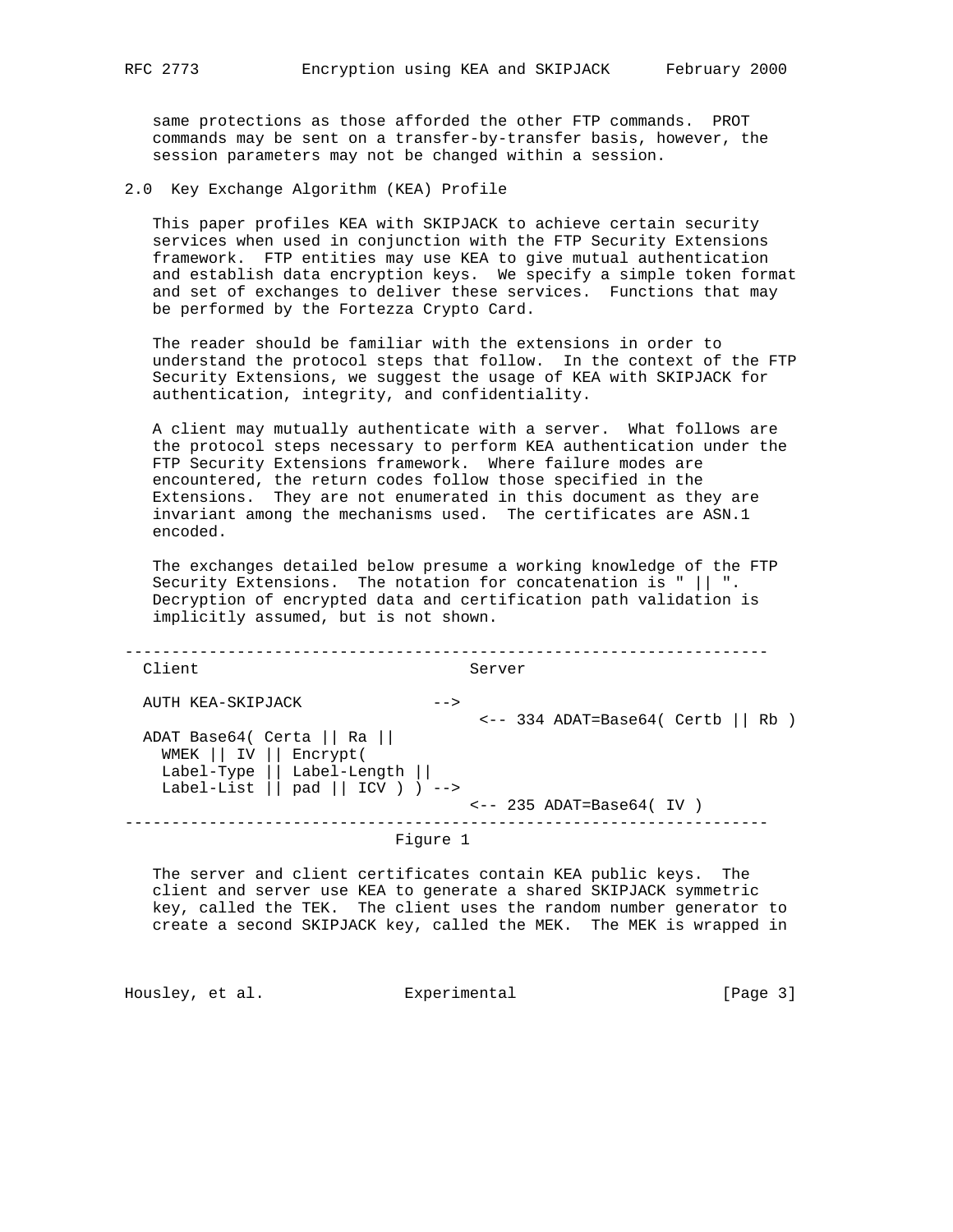the TEK for transfer to the server. An initialization vector (IV) associated with the MEK is generated by the client and transferred to the server. A list of security labels that the client wants to use for this FTP session may be transferred to the server encrypted in the MEK. As shown in Figure 2, the security label data is formatted as a one octet type value, a four octet label length, the security label list, padding, followed by an eight octet integrity check value (ICV). Figure 3 lists the label types. If the label type is absent (value of zero length), then the label size must be zero.

 In order to ensure that the length of the plain text is a multiple of the cryptographic block size, padding shall be performed as follows. The input to the SKIPJACK CBC encryption process shall be padded to a multiple of 8 octets. Let n be the length in octets of the input. Pad the input by appending  $8 - (n \mod 8)$  octets to the end of the message, each having the value  $8 - (n \mod 8)$ , the number of octets being added. In hexadecimal, he possible pad strings are: 01, 0202, 030303, 04040404, 0505050505, 060606060606, 07070707070707, and 0808080808080808. All input is padded with 1 to 8 octets to produce a multiple of 8 octets in length. This pad technique is used whenever SKIPJACK CBC encryption is performed.

 An ICV is calculated over the plaintext security label and padding. The ICV algorithm used is the 32-bit one's complement addition of each 32-bit block followed by 32 zero bits. This ICV technique is used in conjunction with SKIPJACK CBC encryption to provide data integrity.

| Label Type<br>Label Length<br>Label List<br>Pad<br>ICV |                                                                     | 1 Octet<br>4 octets<br>variable length<br>1 to 8 octets<br>8 octets |                                                               |
|--------------------------------------------------------|---------------------------------------------------------------------|---------------------------------------------------------------------|---------------------------------------------------------------|
|                                                        | Figure 2                                                            |                                                                     |                                                               |
| $\Omega$<br>1<br>$2 - 255$                             | Label Type Label Syntax<br>Absent<br>MSP<br>Reserved for Future Use |                                                                     | Reference<br>Not applicable<br>SDN.701[2]<br>To Be Determined |

Figure 3

Housley, et al. Experimental Foundation (Page 4)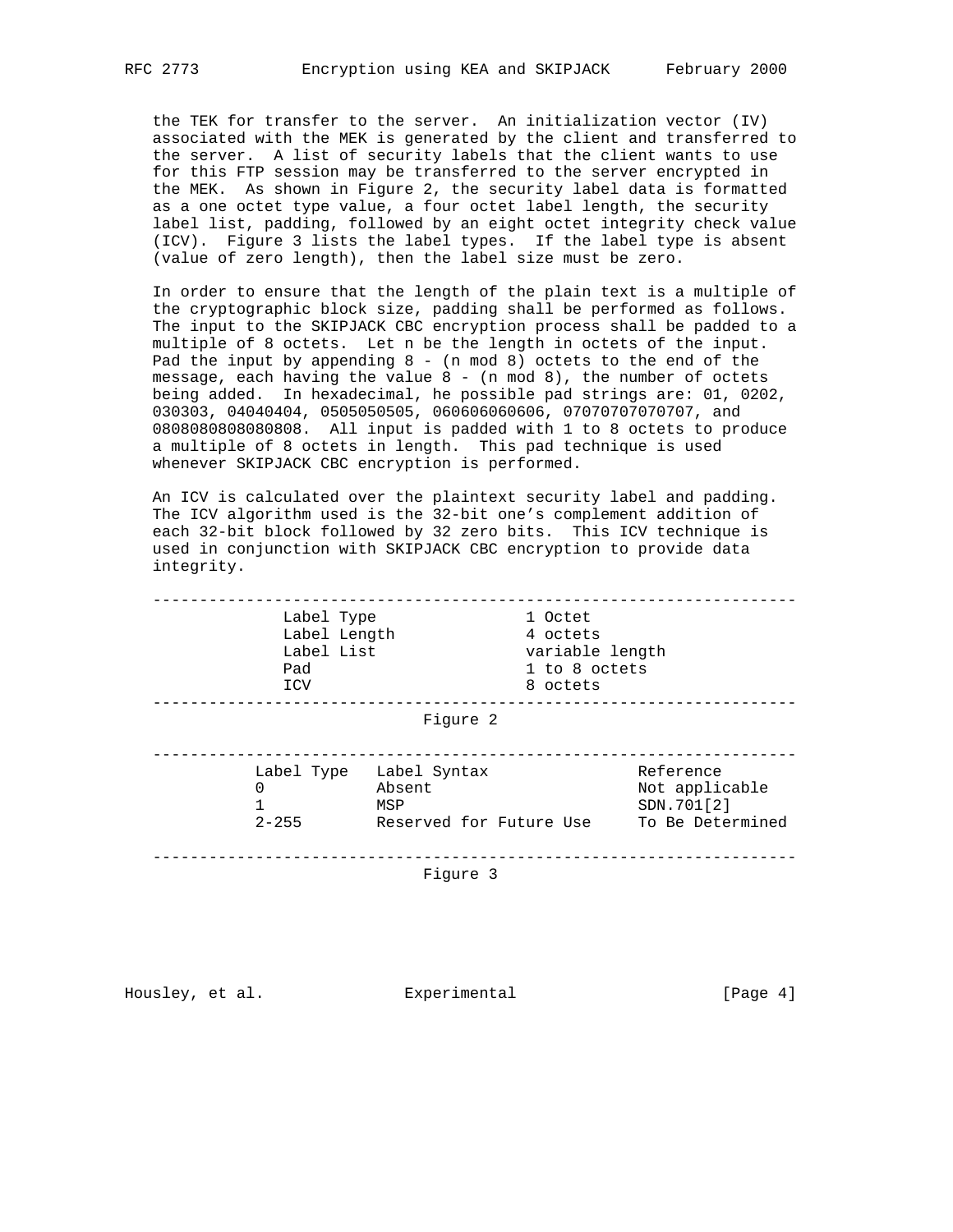FTP command channel operations are now confidentiality protected. To provide integrity, the command sequence number, padding, and ICV are appended to each command prior to encryption.

 Sequence integrity is provided by using a 16-bit sequence number which is incremented for each command. The sequence number is initialized with the least significant 16-bits of Ra. The server response will include the same sequence number as the client command.

 An ICV is calculated over the individual commands (including the carriage return and line feed required to terminate commands), the sequence number, and pad.

 --------------------------------------------------------------------- Client Server ENC Base64(Encrypt("PBSZ 65535" || SEQ || pad || ICV )) --> <-- 632 Base64(Encrypt("200" || SEQ || pad || ICV)) ENC Base64(Encrypt("USER yee" || SEQ || pad || ICV)) --> <-- 632 Base64(Encrypt("331" ||  $SEQ$  || pad || ICV)) ENC Base64(Encrypt("PASS fortezza" || SEQ || pad || ICV)) --> <-- 631 Base64(Sign("230")) --------------------------------------------------------------------- Figure 4

 After decryption, both parties verifying the integrity of the PBSZ commands by checking for the expected sequence number and correct ICV. The correct SKIPJACK key calculation, ICV checking, and the validation of the certificates containing the KEA public keys provides mutual identification and authentication.

 --------------------------------------------------------------------- Client Server ENC Base64(Encrypt("PROT P" ||  $SEQ$  || pad || ICV)) --> <-- 632 Base64(Encrypt("200" || SEQ || pad || ICV)) --------------------------------------------------------------------- Figure 5

Housley, et al. Experimental [Page 5]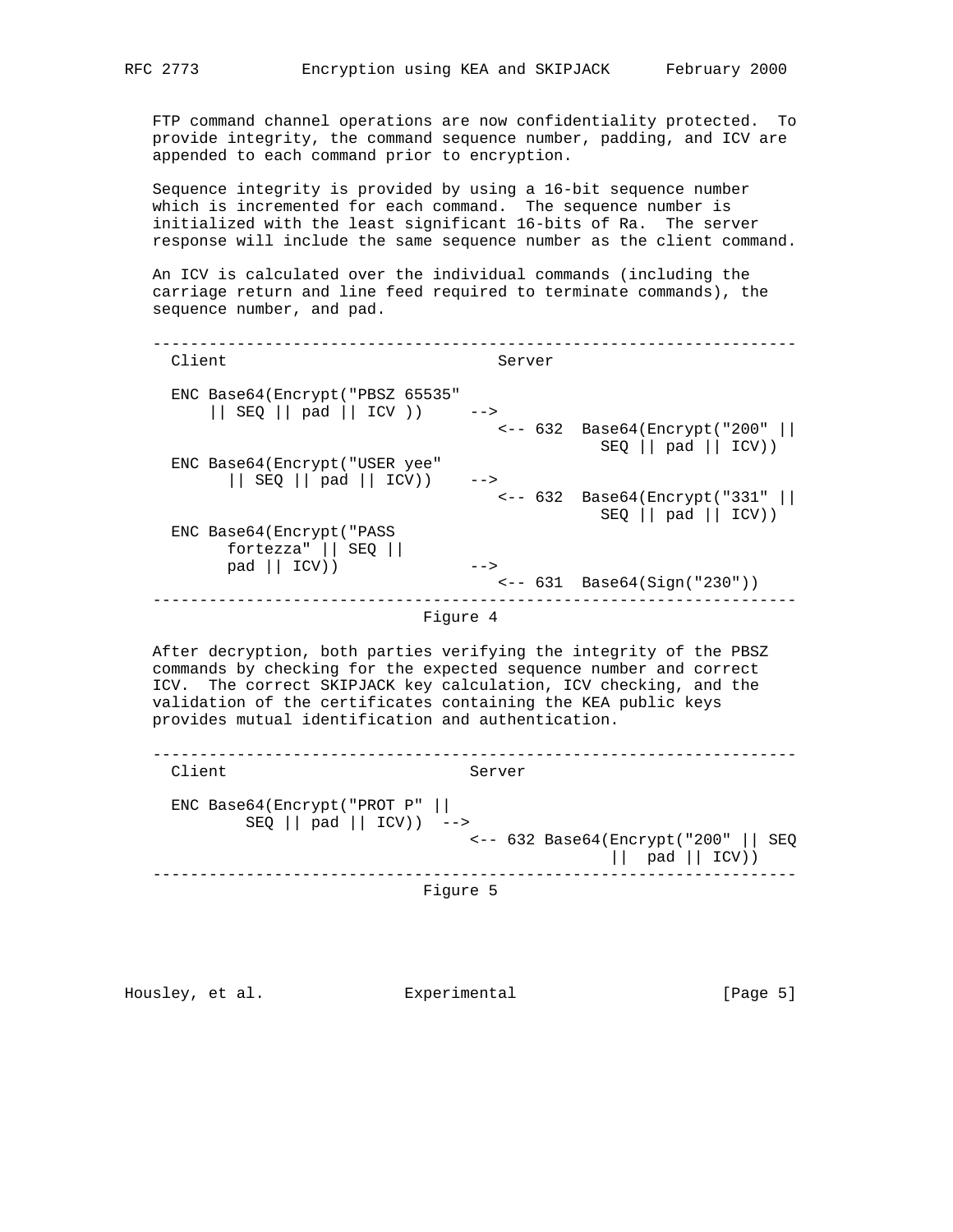At this point, files may be sent or received with encryption and integrity services in use. If encryption is used, then the first buffer will contain the token followed by enough encrypted file octets to completely fill the buffer (unless the file is too short to fill the buffer). Subsequent buffers contain only encrypted file octets. All buffers are completely full except the final buffer.

 --------------------------------------------------------------------- Client Server ENC Base64(Encrypt( ("RETR foo.bar") ||  $SEQ \mid \text{pad} \mid \text{ICV}$ ) --> <-- 632 Base64(Encrypt("150" ||  $SEQ \mid \text{pad} \mid \text{ICV})$ ---------------------------------------------------------------------

# Figure 6

The next figure shows the header information and the file data.

 --------------------------------------------------------------------- Plaintext Token IV 24 octets WMEK 12 octets Hashvalue 20 octets IV 24 octets Label Type 1 octets Label Length 1 octets Label Label Length octets Pad 1 to 8 octets ICV 8 octets ---------------------------------------------------------------------

Figure 7

2.1 Pre-encrypted File Support

 In order to support both on-the-fly encryption and pre-encrypted files, a token is defined for carrying a file encryption key (FEK). To prevent truncation and ensure file integrity, the token also includes a hash computed on the complete file. The token also contains the security label associate with the file. This FEK is wrapped in the session TEK. The token is encrypted in the session TEK using SKIPJACK CBC mode. The token contains a 12 octet wrapped FEK, a 20 octet file hash, a 24 octet file IV, a 1 octet label type, a 4 octet label length, a variable length label value, a one to 8 octet pad, and an 8 octet ICV. The first 24 octets of the token are the plaintext IV used to encrypt the remainder of the token. The token requires its own encryption IV because it is transmitted across the data channel, not the command channel, and ordering between the

Housley, et al. Experimental [Page 6]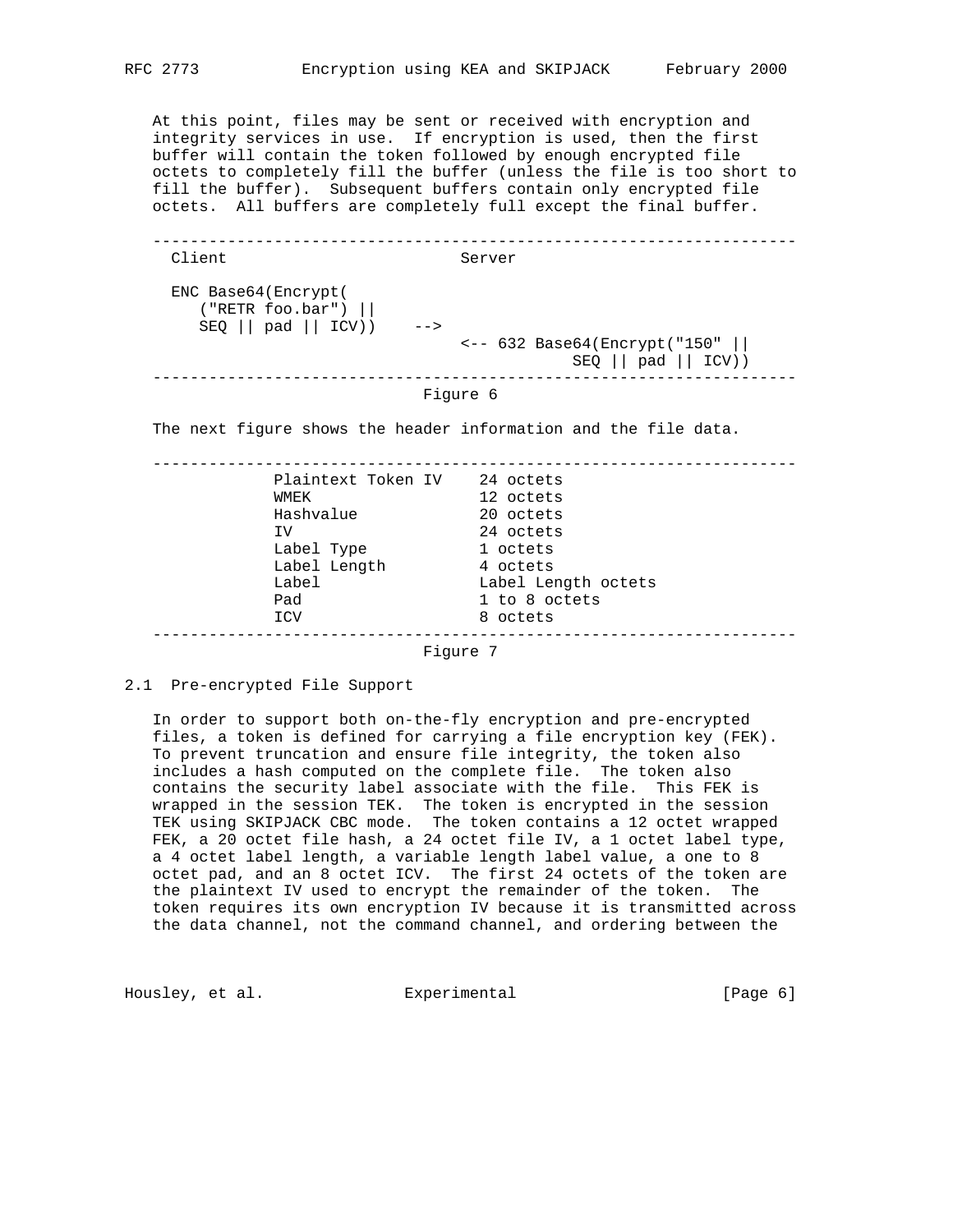channels cannot be guaranteed. Storage of precomputed keys and hashes for files in the file system is a local implementation matter; however, it is suggested that if a file is pre-encrypted, then the FEK be wrapped in a local storage key. When the file is needed, the FEK is unwrapped using the local storage key, and then rewrapped in the session TEK. Figure 8 shows the assembled token.

| Plaintext Token IV | 24 octets           |  |
|--------------------|---------------------|--|
| Wrapped FEK        | 12 octets           |  |
| Hashvalue          | 20 octets           |  |
| ΙV                 | 24 octets           |  |
| Label Type         | 1 octet             |  |
| Label Length       | 4 octets            |  |
| Label              | Label Length octets |  |
| Pad                | 1 to 8 octets       |  |
| ICV                | 8 octets            |  |

Figure 8

## 3.0 Table of Key Terminology

 In order to clarify the usage of various keys in this protocol, Figure 9 summarizes key types and their usage:

 --------------------------------------------------------------------- Key Type Usage Encryption of token at the beginning of each file, also wraps the MEK and the FEK<br>MEK Encryption of command channel MEK Encryption of command channel<br>FEK Encryption of the file itself Encryption of the file itself (may be

done out of scope of FTP)

---------------------------------------------------------------------

Figure 9

### 4.0 Security Considerations

 This entire memo is about security mechanisms. For KEA to provide the authentication and key management discussed, the implementation must protect the private key from disclosure. For SKIPJACK to provide the confidentiality discussed, the implementation must protect the shared symmetric keys from disclosure.

#### 5.0 Acknowledgements

 We would like to thank Todd Horting for insights gained during implementation of this specification.

Housley, et al. Experimental Foundary, et al.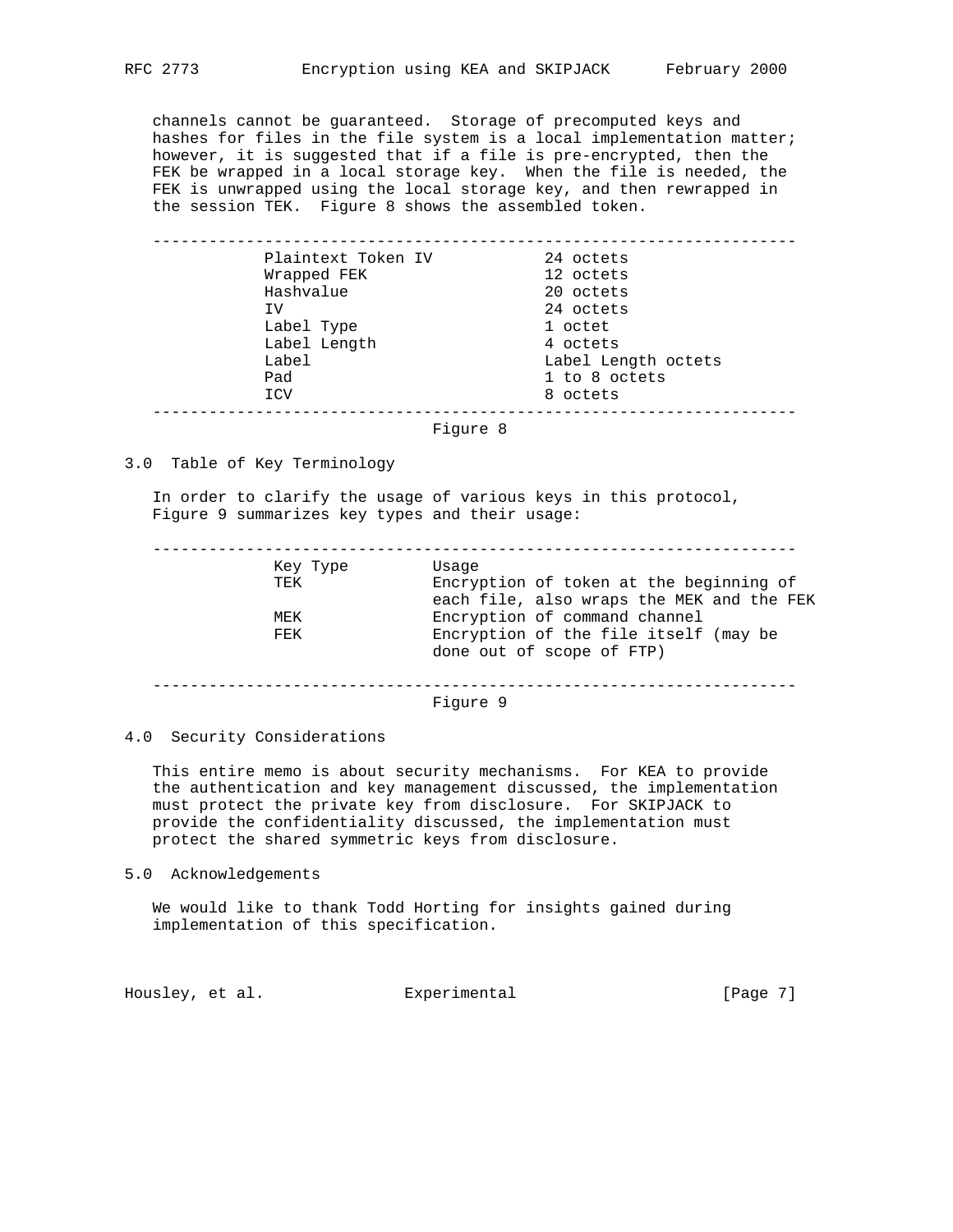6.0 References

- [1] Horowitz, M. and S. Lunt, "FTP Security Extensions", RFC 2228, October 1997.
- [2] Message Security Protocol 4.0 (MSP), Revision A. Secure Data Network System (SDNS) Specification, SDN.701, February 6, 1997.
- [3] Postel, J. and J. Reynolds, "File Transfer Protocol", STD 9, RFC 959, October 1985.
- 7.0 Authors' Addresses

 Russell Housley SPYRUS 381 Elden Street Suite 1120 Herndon, VA 20170 USA Phone: +1 703 707-0696 EMail: housley@spyrus.com

 Peter Yee SPYRUS 5303 Betsy Ross Drive Santa Clara, CA 95054 USA

 Phone: +1 408 327-1901 EMail: yee@spyrus.com

Housley, et al. Experimental Experimental [Page 8]